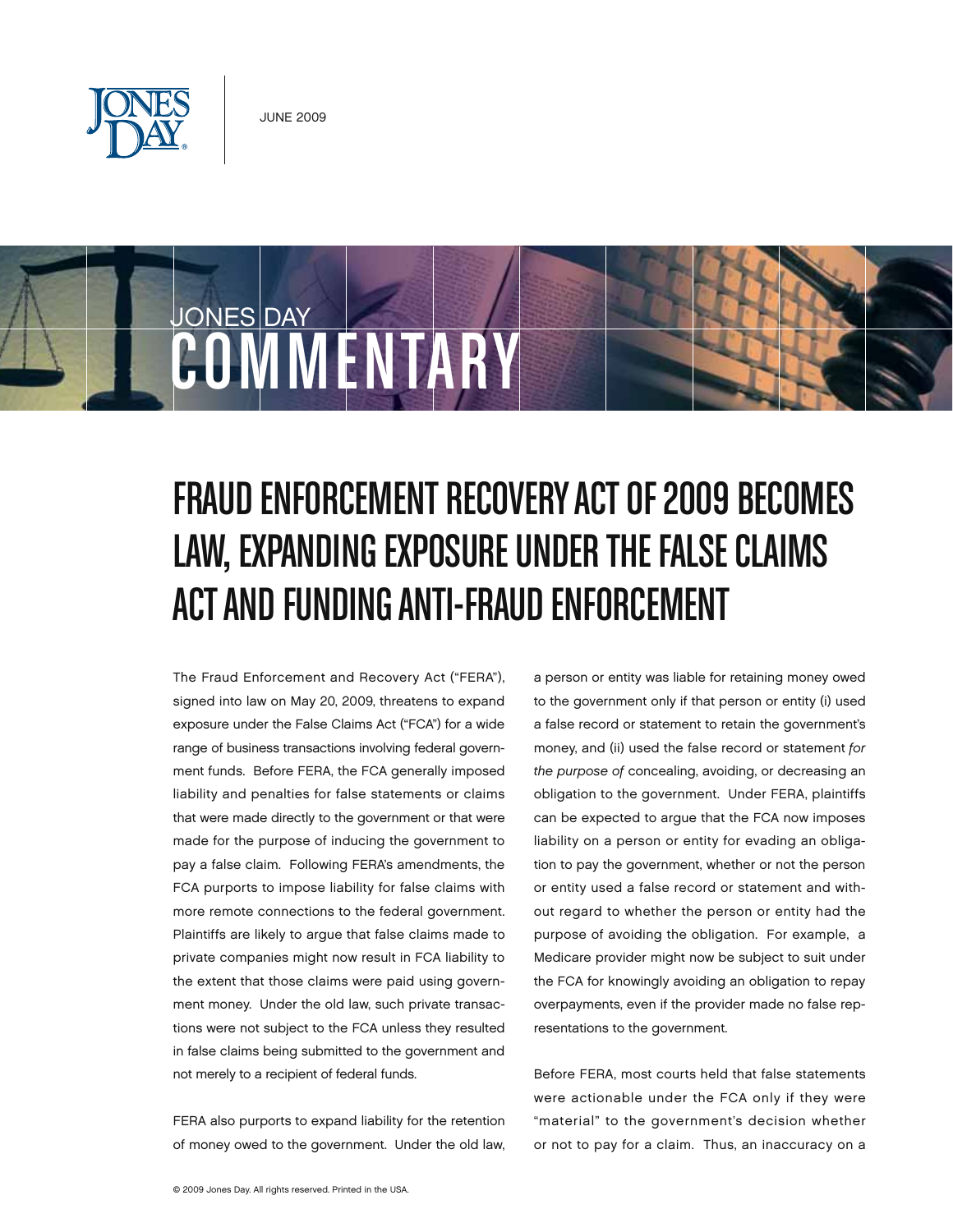claim did not give rise to FCA liability if it did not affect how much the government would pay for the claim. A few courts, however, declined to read materiality into the FCA, and even the courts that required materiality could not agree on the appropriate standard. Some courts held that an inaccuracy should be considered material only if it was an actual prerequisite to government payment such that the government would not have paid for the claim if it knew of the inaccuracy. Other courts held that an inaccuracy was material if it had a "natural tendency" to influence the government, whether or not it actually affected the payment decision. FERA resolves some of these disputes by adding a materiality requirement to two of the FCA's seven liability subsections. At least for actions under those subsections, FERA endorses the more liberal standard by defining "material" as anything "having a natural tendency to influence, or being capable of influencing, the payment or receipt of money or property."

FERA makes four other significant amendments to the FCA. First, it expands protection for "whistleblowers" who lawfully attempt to stop a violation of the FCA. Second, it permits whistleblower plaintiffs to access information gained from government subpoenas. Third, it authorizes the government to share information provided by whistleblowers with law enforcement authorities from state or local governments. And lastly, it effectively expands the statute of limitations for FCA actions, specifying that government complaints relate back to earlier whistleblower complaints for purposes of the statute of limitations.

This Commentary examines in detail each of these expansions to the FCA and considers the impact they may have on businesses that have not previously been forced to contemplate the potential for FCA liability, as well as those businesses that have for years navigated the murky waters of doing business with the government.<sup>1</sup>

 $\overline{\phantom{a}}$  , and the set of the set of the set of the set of the set of the set of the set of the set of the set of the set of the set of the set of the set of the set of the set of the set of the set of the set of the s

#### **BACKGROUND**

The Fraud Enforcement and Recovery Act, signed by President Obama on May 20, 2009, expands the federal government's power to investigate and prosecute financial fraud, with a particular focus on any misuse of government stimulus and Troubled Asset Relief Program ("TARP") funds. The Act appropriates \$532 million over the next two years for federal financial fraud enforcement and amends sections of the United States Criminal Code related to mortgage security, futures, and options commodities trading; fraud against the government; and money laundering. FERA also extends the reach of the FCA, the government's primary civil enforcement mechanism for combating fraud.

According to its sponsors, FERA's amendments to the FCA target recent decisions by the courts that clarified the scope of the FCA and the kinds of claims that give rise to FCA liability. Unhappy with these interpretations of the FCA, Congress amended the law in an attempt to vitiate those decisions, expanding both the types of relationships that give rise to FCA liability and the types of conduct that are considered false. Before FERA, liability under the FCA was generally dependant upon either the presentment of a false claim to the federal government or a false statement made with the intent of inducing the federal government to pay a claim. FERA does away with those limitations and extends the FCA to cover claims or statements made to government contractors, grantees, or other recipients of federal funds. In some circumstances, FERA imposes liability even in the absence of any false statement or claim.2

Buoyed by public concerns regarding the potential abuse of government stimulus funds, the legislation received strong bipartisan support in both Houses of Congress. Twentyseven Senators ultimately signed on as co-sponsors of the

<sup>1.</sup> A black line comparison of the significant FCA amendments is attached. The text of the entire bill as enacted is available at [http://](http://thomas.loc.gov/) [thomas.loc.gov/.](http://thomas.loc.gov/)

<sup>2.</sup> Two other bills currently pending in Congress propose additional amendments to the FCA. House of Representatives Bill 1788, like Senate Bill 458, its Senate companion, would make it easier for qui tam relators to proceed with cases in which the government declines to intervene. Both bills propose to eliminate the public disclosure bar and further extend the statute of limitations for all cases under the FCA. House Bill 1788 proposes two other amendments not included in Senate Bill 458: (i) lowering the standard qui tam relators must meet to survive dismissal under Federal Rule of Civil Procedure 9(b), and (ii) eliminating the element of materiality for claims under the FCA. House Bill 1788 was approved by the House Judiciary Committee in April and reported to the full House of Representatives. Senate Bill 458 was reported to the Senate Judiciary Committee, which, at the time of the publication of this Commentary, had taken no action.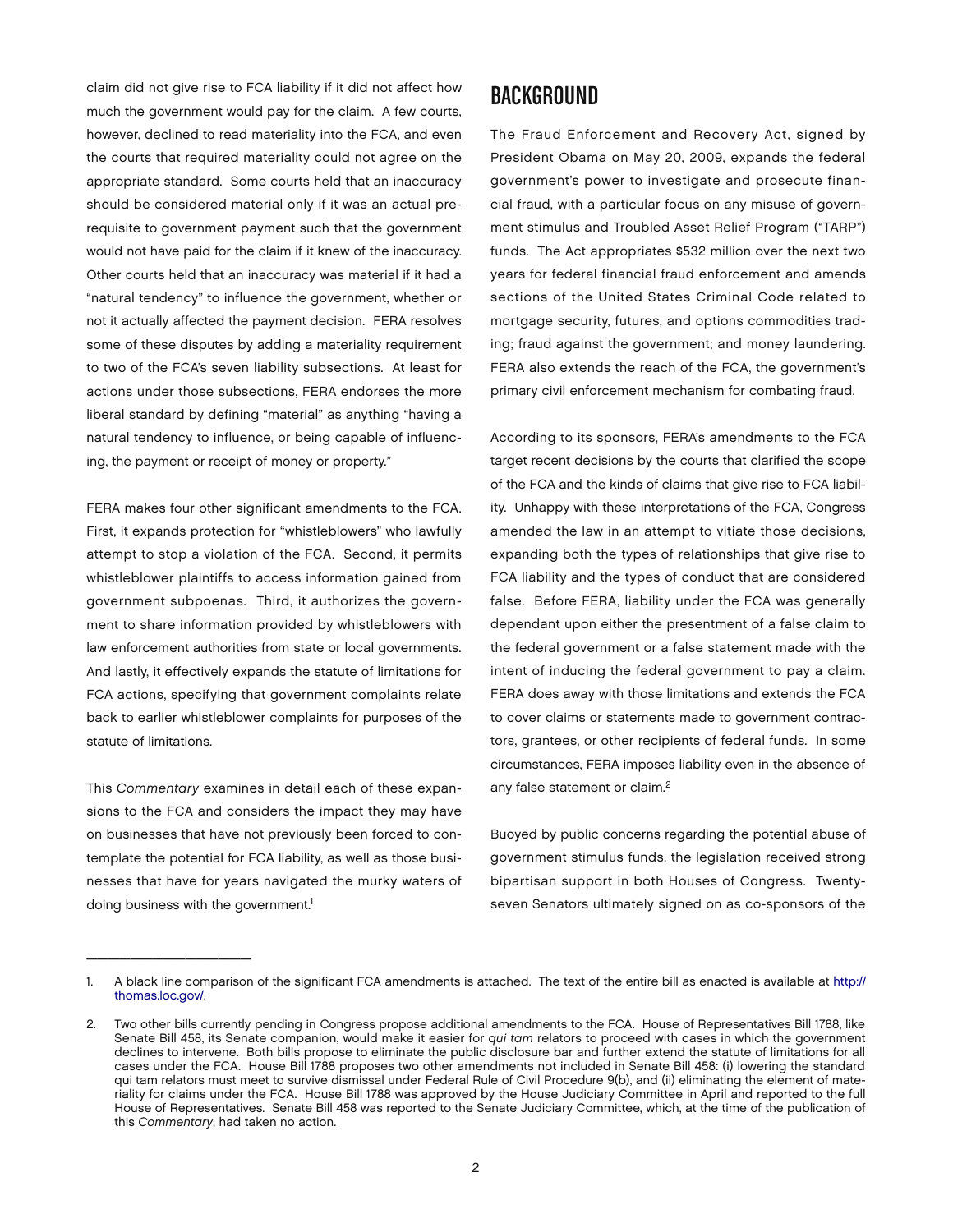bill before the Senate passed it by a vote of 92 to 4 on April 28, 2009. The House of Representatives passed its version of the Bill on May 6, 2009, incorporating all of the Senate's amendments and proposing additional amendments to the FCA. On May 14, 2009, the Senate accepted the additional amendments included in the House version by unanimous consent and added a minor amendment unrelated to the FCA. The House approved the Senate's amendment on May 18, 2009. Just two days later, on May 20, President Obama signed the bill into law.

#### FERA Expands False Claims Act Liability to Indirect Recipients of Federal Funds

Perhaps the most significant aspect of FERA is that it expands potential liability under the FCA to any person or entity that makes a false statement or claim to a recipient of federal funds. Similarly, FERA arguably extends FCA liability to any person or entity that knowingly retains an overpayment from the government, without regard to whether the recipient used a false statement or claim to do so. In combination, these changes promise to expand dramatically the number and type of private individuals who are potentially subject to FCA exposure. The changes are particularly troubling for those in the health care industry, who through their compliance efforts often identify potential overpayments without any corresponding fraudulent conduct.

The False Claims Act Prior to FERA. The best way to understand the practical impact of FERA's changes to the FCA is to examine the scope of the statute prior to the recently enacted amendments. Specifically, it is important to understand that before FERA, FCA liability was generally limited to individuals or entities that directly or indirectly induced payment by the government.

Anyone who violates the FCA is liable for up to \$11,000 per false claim and three times the amount of damages sustained by the government as a result of such false claims. Most FCA actions are brought by whistleblowers, known as qui tam relators, on behalf of the federal government. As an incentive for providing information the government might not have uncovered, the FCA entitles successful qui tam relators to between 15 and 30 percent of the damage award or settlement recovered on behalf of the government.

Before FERA, the liability provisions of the FCA were codified at 31 U.S.C. § 3729 (a)(1) through (a)(7). $3$  The majority of suits brought under the FCA, however, asserted a theory of liability under Section 3729 subsections (a)(1) and (a)(2).

Subsection (a)(1) attached liability for false claims presented to the federal government. Specifically, anyone who "knowingly present[ed], or cause[d] to be presented, to an officer or employee of the United States Government or a member of the Armed Forces of the United States a false or fraudulent claim for payment or approval" violated subsection (a) (1). Courts uniformly interpreted the text of this provision as requiring "presentment" of a claim to the federal government. See, e.g., United States ex rel. Totten v. Bombardier Corp., 380 F.3d 488, 492 (D.C. Cir. 2004). Prior to the adoption of FERA, merely submitting a false claim to a recipient of federal funds, such as a federal contractor or grantee, did not violate subsection (a)(1), even if the contractor or grantee paid the claim using government funds. Instead, a violation of subsection (a)(1) occurred only if the defendant submitted or caused another to submit a false or fraudulent claim to the federal government.

Subsection (a)(2), in contrast, focused on the intended payment source. Anyone using "a false record or statement to get a false or fraudulent claim paid or approved by the Government," was in violation of subsection (a)(2). Although subsection (a)(2) did not contain a presentment requirement similar to (a)(1), liability did not attach without a finding that the false record or statement was meant to induce payment by the government, as recognized by the Supreme Court in Allison Engine Co. v. United States ex rel. Sanders, 128 S.Ct. 2123, 2129-30 (2008). Mere payment by a federal grantee, absent some evidence of a claimant's intent to extract payment from the government, did not give rise to liability under

 $\frac{1}{2}$  ,  $\frac{1}{2}$  ,  $\frac{1}{2}$  ,  $\frac{1}{2}$  ,  $\frac{1}{2}$  ,  $\frac{1}{2}$  ,  $\frac{1}{2}$  ,  $\frac{1}{2}$  ,  $\frac{1}{2}$  ,  $\frac{1}{2}$  ,  $\frac{1}{2}$  ,  $\frac{1}{2}$  ,  $\frac{1}{2}$  ,  $\frac{1}{2}$  ,  $\frac{1}{2}$  ,  $\frac{1}{2}$  ,  $\frac{1}{2}$  ,  $\frac{1}{2}$  ,  $\frac{1$ 

<sup>3.</sup> FERA recodifies those sections at 31 U.S.C. § 3729(a)(1)(A-G).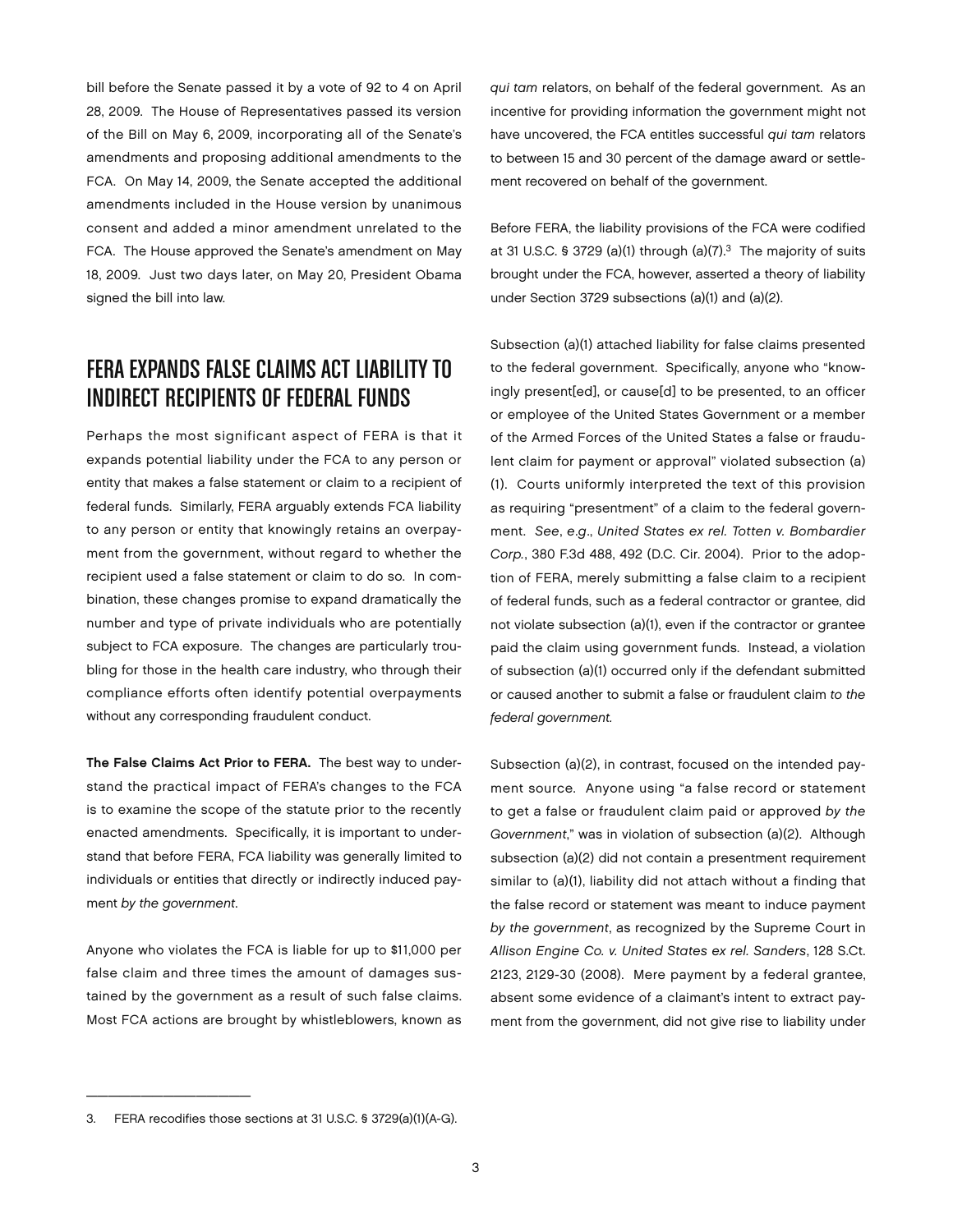subsection (a)(2), regardless of whether the federal grantee used federal funds to pay the claim. Id. As Justice Alito explained in Allison Engine, where "a subcontractor makes a false statement to a private entity but does not intend for the Government to rely on the statement as a condition of payment, the direct link between the statement and the Government's decision to pay or approve a false claim is too attenuated to establish liability." Id. at 2130. Imposing liability without "this element of intent … would expand the FCA well beyond its intended role of combating fraud against the Government." Id. at 2128 (internal quotations marks omitted, emphasis in original).

FERA Extends the FCA to Claims Submitted to a Recipient of Federal Funds With or Without an Intent to Get Money from the Government. FERA's changes appear to repudiate court decisions interpreting the FCA and purport to impose liability for a broader category of false claims paid using government funds. The changes attach liability without regard to whether the party making the allegedly false claim submitted it to the government or otherwise intended to defraud the government.

First, FERA's amendments remove the "presentment requirement" from subsection (a)(1) (now codified as 31 U.S.C. § 3729(a)(1)(A)), directly repudiating the interpretation of the United States Court of Appeals for the District of Columbia Circuit in Totten. See United States ex rel. Totten, 380 F.3d 488. Before the amendments, an FCA action was sustainable only if a claim was presented to a United States government officer, employee, or member of the armed forces. Merely submitting an allegedly false claim to a federal grantee or other recipient of federal funds was not enough; the claim must have been submitted to the federal government. See id. FERA eliminates the presentment prerequisite and subjects to potential liability anyone who makes claims for payment to any recipient of federal funds. Anyone who does

\_\_\_\_\_\_\_\_\_\_\_\_\_\_\_

business with a recipient of federal money now faces at least a risk of potential FCA exposure, even if the allegedly false claim is not intended to induce payment by the government.

Second, FERA removes the language "to get a false or fraudulent claim paid or approved by the Government" from subsection (a)(2) (now codified as 31 U.S.C. § 3729(a)(1)(B)), in an apparent attempt to abrogate the Supreme Court's unanimous decision in Allison Engine. This change represents as significant a departure from the existing legal regime as the elimination of the presentment requirement described above. In Allison Engine, the Supreme Court interpreted § 3729(a)(2)'s language "to get" and "paid or approved by the Government" as requiring a finding that the defendant intended to get the false or fraudulent claim paid by the government. 128 S.Ct. 2123, 2129-30 (2008). The Court held that because "getting a false claim paid by the Government was not the same as getting a false claim paid using 'government funds'… a defendant must intend that the Government itself pay the claim." Id. at 2128. FERA removes the language upon which the Court relied and appears to expand the scope of the FCA to cover false statements made to virtually any recipient of federal money regardless of whether the entity making the statement knew about the source of the funds or expected the government to pay the claim.4

In the March 23, 2009, Judiciary Committee Report on FERA, Senator Leahy blamed recent court interpretations of the presentment requirement for undermining the FCA's effectiveness. According to Senator Leahy, decisions such as Totten and Allison Engine allow "sub-contractors paid with government money to escape responsibility for proven frauds." "The False Claims Act," Senator Leahy said when he introduced Senate Bill 386, "must quickly be corrected and clarified in order to protect from fraud the Federal assistance and relief funds expended in response to our current economic crisis." Senator Leahy's comments, however,

<sup>4.</sup> FERA amends the definition of a "claim" under the FCA. Together with the amendments to the liability sections, the definition of "claim" clarifies that any demand made to contractors or grantees paid from government funds (including TARP funds and other federal assistance) constitutes a claim, without regard to whether the demand is ever presented to or otherwise paid by the government. The amended definition of claims expressly excludes requests for payment made to beneficiaries that receive government money with no restriction on the use of those funds, i.e., employees, Social Security beneficiaries, pensioners, etc. This clarification ensures, for example, that a home improvement contractor renovating the home of a Social Security beneficiary will not face federal liability under the FCA simply because payment could be traced back to the federal government.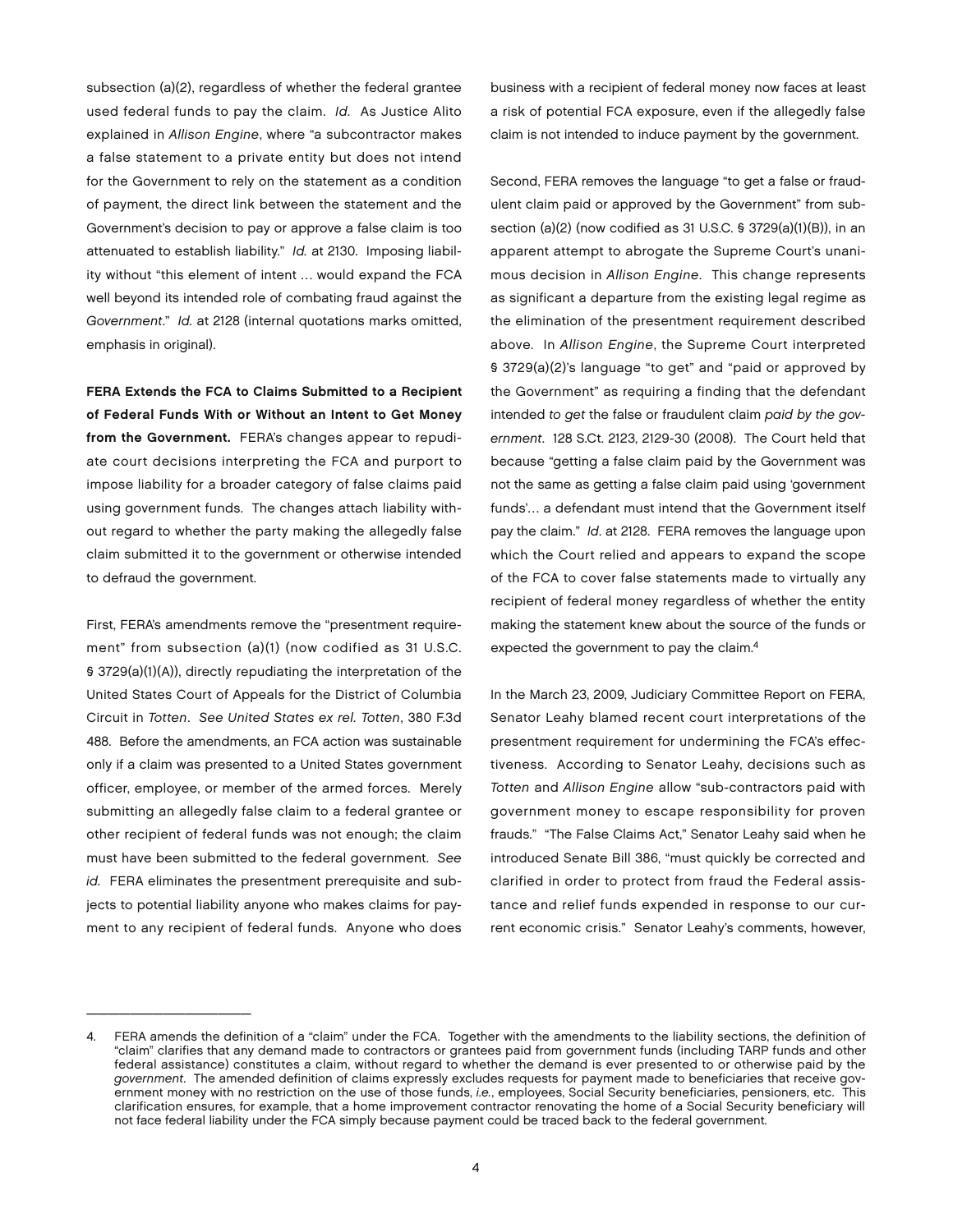misconstrue the state of the law prior to FERA. Even before FERA, subcontractors faced liability for false claims submitted to prime contractors when those claims were passed on to the government or otherwise caused the prime contractor to submit a false claim to the government.<sup>5</sup> FERA does not change that. Instead, the amendments to subsections (a) (1) and (a)(2) appear to impose liability for false claims paid by recipients of government money, even if the government does not suffer any actual loss.<sup>6</sup>

## FERA EXPANDS FCA EXPOSURE FOR THE RETENTION OF GOVERNMENT OVERPAYMENTS, Even Where No False Statement or Claim is Made

FERA makes two substantive changes to subsection (a)(7) (now codified as 31 U.S.C. § 3729(a)(1)(G)), the "reverse false claims" provision.<sup>7</sup> First, it amends subsection (a)(7) so that it conforms with the amended subsection (a)(2). Prior to FERA, subsection (a)(7) imposed liability on anyone who knowingly made a false record or statement "to conceal, avoid, or decrease an obligation to pay or transmit money or property to the Government."8 Because subsection (a)(7), like (a)(2), based liability on false records or statements, courts applied the Supreme Court's reasoning in Allison Engine to require a finding that the defendant intended the false record or

\_\_\_\_\_\_\_\_\_\_\_\_\_\_\_

statement to defraud the government. See United States v. Bourseau, 531 F.3d 1159, 1168-69 (9th Cir. 2008). Under FERA, the FCA now purports to impose liability for false records or statements even if a business's allegedly false records or statements were never intended to result in the retention of a government payment.

Second, FERA expands liability for "reverse false claims," eliminating a perceived loophole in the old law, by imposing liability for the retention of government overpayments even in the absence of a false record or statement. Before FERA, liability under subsection (a)(7) was dependent on the submission of a false record or statement. The new law eliminates from subsection (a)(7) the requirement that the defendant make or use a false record or statement. Moreover, FERA specifies that the duty to repay the government need not be fixed for FCA liability to attach.<sup>9</sup> For example, under the new law, a plaintiff might argue that a Medicare provider who receives interim payments can be subject to FCA liability for the "knowing" retention of overpayments, even prior to reconciliation of the final amount owed (i.e., cost report settlement). Of course, the FCA defines the term "knowingly" to include deliberate ignorance or reckless disregard. Thus, a plaintiff might argue that a Medicare provider is liable for failing to repay an overpayment even when the provider was not actually aware that it had been overpaid and never intended to keep the overpayment, provided the relator or government

Indeed, the cases identified by Senator Leahy offer little support for his contention. Totten involved claims submitted to Amtrak, a recipient of numerous government subsidies, not a government contractor. See United States ex rel. Totten v. Bombardier Corp., 380 F.3d 488, 492 (D.C. Cir. 2004). Allison Engine involved a contractor-subcontractor relationship but presented unique factual circumstances unlikely to be repeated. The relators in Allison Engine opted to assert claims under subsection (a)(2), i.e., that the defendant, a subcontractor, made false statements to the prime contractor, in order to get a claim paid by the government. Allison Engine, 128 S.Ct. 2123, 2126 (2008). The Allison Engine relators could have alleged liability under subsection (a)(1) even if the defendant presented no false statements or claims directly to the government by alleging that the false statements that the defendant allegedly made to the prime contractor caused the prime contractor to submit false claims to the government. Accordingly, the subcontractor escaped liability because the relators did not put forth any evidence that any false claims were ever submitted to or paid by the government, not because of an existing loophole in the statute.

<sup>6.</sup> FERA authorizes the government to pursue and collect on false claims presented to private entities while the private entity that was actually harmed by the false claim has no recourse under the new law.

<sup>7.</sup> Subsection (a)(7) is frequently referred to as "reverse false claims" provision because it imposes liability for the fraudulent retention of government money, as opposed to the "direct" false claims provisions that impose liability for fraudulently inducing payment of government money.

<sup>8.</sup> Though claims under subsection (a)(7) are not as common as claims under subsection (a)(1) or (a)(2), subsection (a)(7) is particularly relevant to the health care industry. Medicare providers routinely receive government overpayments that have to be refunded at year's end, after a full accounting.

<sup>9.</sup> FERA defines obligation as "an established duty, whether or not fixed, arising from an express or implied contractual, grantorgrantee, or licensor-licensee relationship, from a fee-based or similar relationship, from statute or regulation, or from the retention of any overpayment."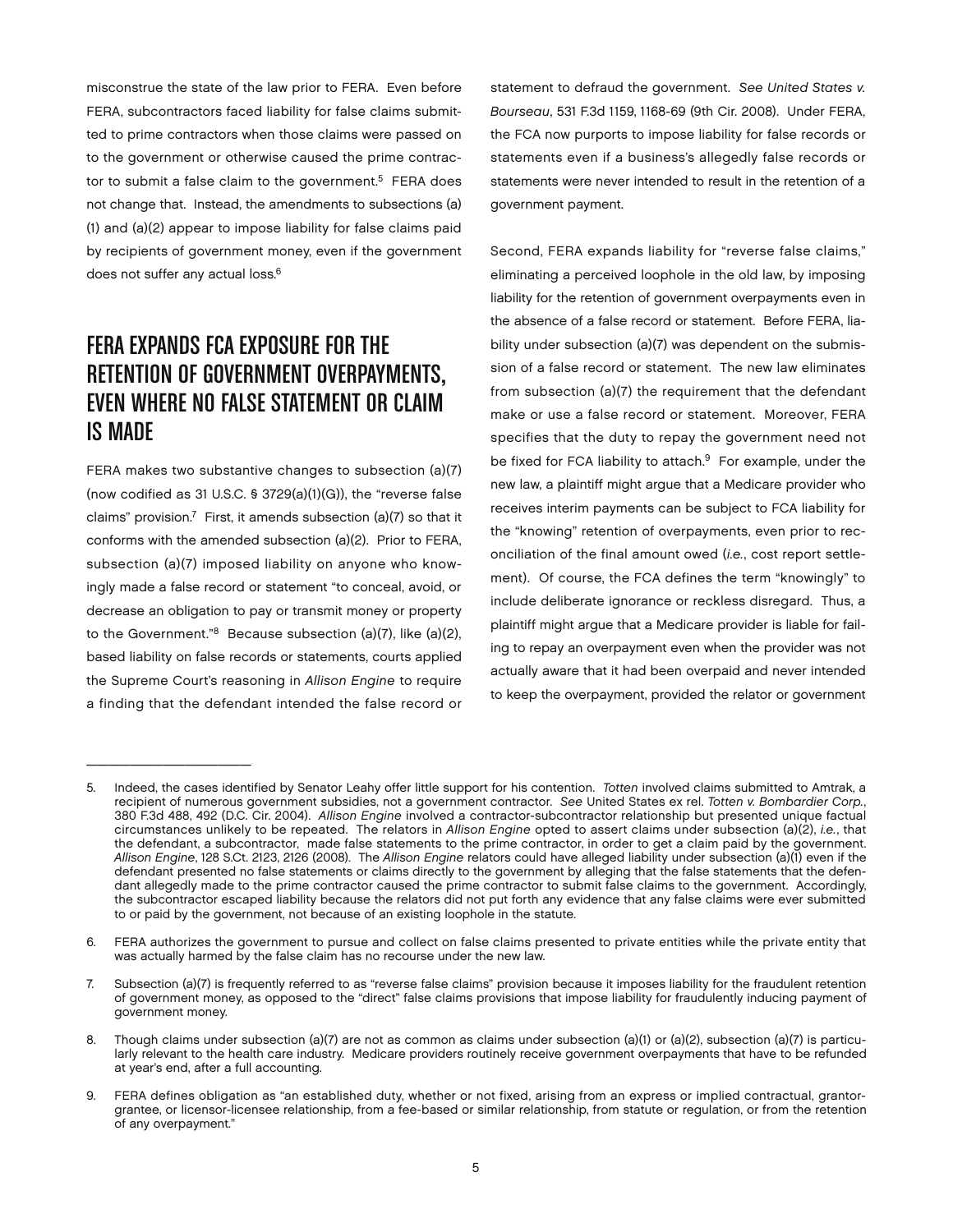can show that the provider acted recklessly when it failed to recognize a duty to repay the money.

In practical terms, the amendments to subsection (a)(7) will increase and complicate a recipient's responsibility for ensuring the accuracy of government payments. As Senator Leahy explained, "any knowing and improper retention of an overpayment beyond or following the final submission of payment as required … would be actionable under" FERA.

## FERA Adds a Materiality Requirement to the FCA but Defines Materiality Broadly

FERA purports to resolve a dispute between federal courts by codifying "materiality" into subsections (a)(2) and (a)(7) (now subsections (a)(1)(B) and (a)(1)(G)), but defining it broadly. Prior to the new amendments, most courts had held that liability under the FCA arose only when the alleged falsity was "material" to the government's payment decision. A minority of courts had refused to read a materiality requirement into the FCA. The more significant split among the circuit courts involves the application, or definition, of materiality. Courts initially defined "materiality" to be an actual prerequisite to payment such that an inaccuracy in a statement or claim would be considered "false" only if the government would not have paid the claim if it knew of the inaccuracy. More recently, the government has argued, sometimes successfully, that an inaccuracy is material and thus false if it has a "natural tendency" to influence the government. Under this standard, an inaccuracy could be considered material if it was deemed capable of influencing payment, even if the government would have paid the claim notwithstanding the alleged inaccuracy. FERA resolves this difference in interpretations of the materiality requirement for actions under subsections (a)(2) and (a)(7) by specifying that the alleged false statements must be "material to a false or fraudulent claim" and by defining "material" as something that may be regarded as "having a natural tendency to influence, or being capable of influencing, the payment or receipt of money or property."

In practice, FERA is likely to complicate rather than clarify the application of the materiality element. FERA codifies materiality only for subsections (a)(2) and (a)(7) claims, leaving unresolved whether the other liability sections also require a

showing of a material falsity, and if so, which materiality standard applies.

#### Other FCA Amendments Included in FERA

FERA Expands Protections for Whistleblowers. FERA also expands a whistleblower's ability to sue for retaliation under the FCA. Prior to FERA, the FCA protected employees from retaliation in response to steps they took in furtherance of an FCA action. The new law expands the right of action to government contractors or agents, in addition to employees, who make an effort to stop an FCA violation, regardless of whether the underlying efforts were made in furtherance of an FCA action. In practical terms, entities may now be forced to contend not just with the relator's suit on behalf of the government, but also with potential retaliation allegations from a wide range of contractors and agents that the entities have used.

FERA Creates an FCA-Specific Relation-Back Provision that Effectively Expands the Statute of Limitations Under the FCA. The new law expands the FCA's statute of limitations. Recent judicial decisions question whether common law relation-back principles are compatible with the qui tam provisions of the FCA. See, e.g., United States v. Baylor Univ. Med. Ctr., 469 F.3d 263 (2d Cir. 2006). Generally, the filing of a complaint "tolls" the statute of limitations—that is, the court will use the date the original complaint was filed for statue of limitations purposes, as long as the later-filed amended allegations "relate back" to the same subject or event as the original complaint. The touchstone of this relation-back doctrine has traditionally been notice: Where a defendant is on notice of the allegations filed against it, the court presumes it is fair to base the statute of limitations on the earliest-filed complaint because the defendant has had a chance to begin preparing its defense and thus was not prejudiced by the passage of time.

In qui tam actions, of course, the defendant does not get the benefit of notice when the whistleblower's complaint is filed in secret and is not served on the defendant immediately. Indeed, qui tam actions frequently remain under seal with no notice to the defendants for several years, while the government investigates and decides whether or not to intervene in the case. Because the defendant is not on notice of the allegations, some courts have held that the rationale of the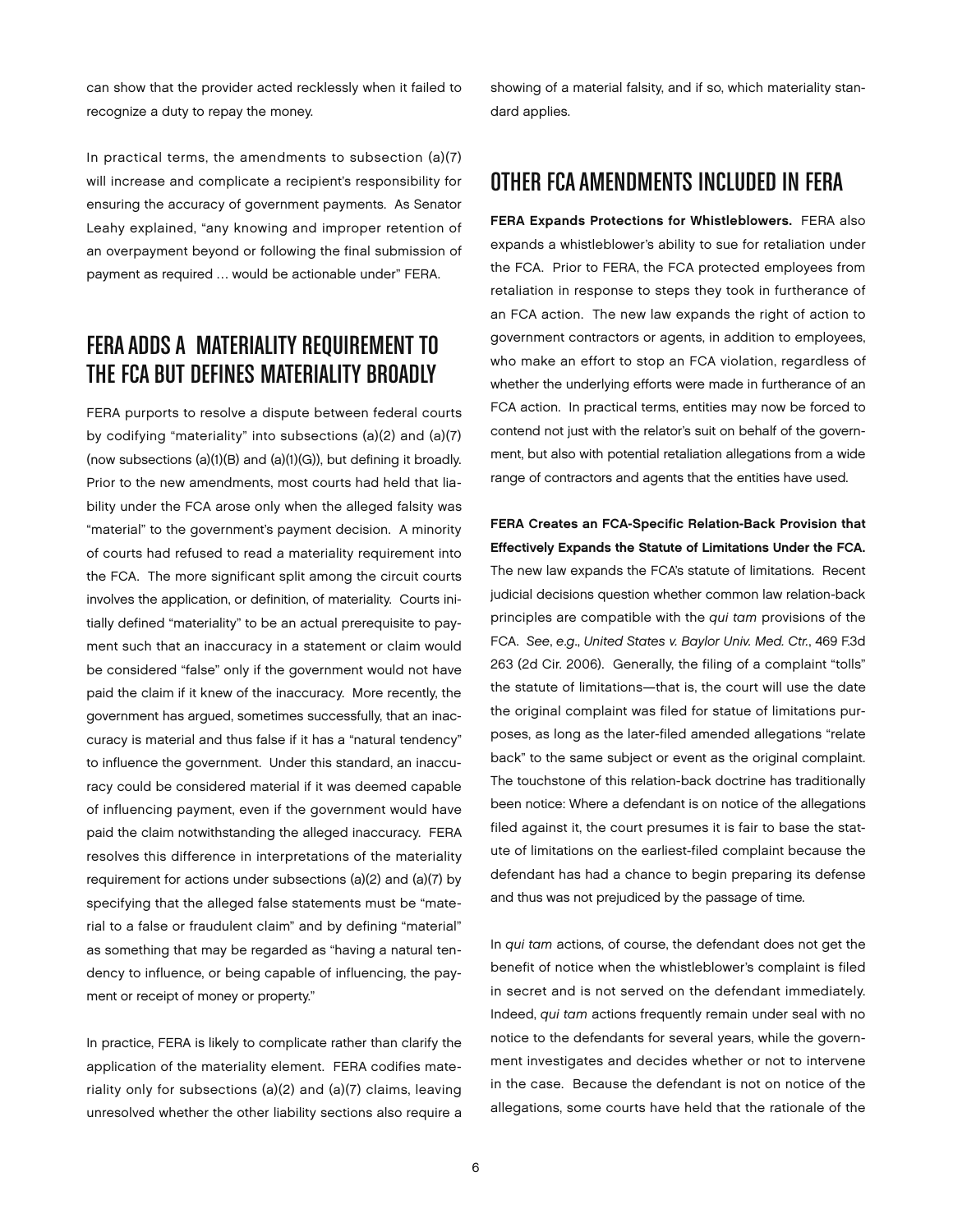common law relation-back doctrine does not apply to qui tam complaints.<sup>10</sup>

FERA seems to ignore the issue of notice and codifies an exception that, for purposes of the statute of limitations, treats the government's later-filed allegations as if they were filed when the case was initiated. This has the effect of expanding liability for the defendant and limiting the defendant's ability to defend itself. For example, if a whistleblower case was filed in 2005 and not made known to the defendant until 2009, the defendant could have to defend allegations dating back to 1995, which is four years more than the 10-year statute of limitations would allow in most other federal lawsuits.

FERA does not resolve whether delay in unsealing by the government has violated any other rights of a defendant beyond the statute of limitations. Even under FERA, defendants may still argue that an extended seal period was inconsistent with due process or that the government failed to preserve evidence that was lost while the case remained under seal.

FERA Provides Relators With Access to Documents Obtained by the Government. Prior to FERA, relators were often denied access to documents and information that a defendant in an FCA case or a party under investigation produced to the government in response to a Civil Investigative Demand ("CID"). The new law explicitly allows whistleblowers and their counsel to have access to such documents and information. The government typically uses CIDs to obtain information when it is investigating FCA allegations and deciding whether it will join in a relator's case.

The access provided by FERA creates some potential problems. Obviously, recipients of CIDs will need to be cognizant that non-government personnel will have access to their information, raising numerous confidentiality issues.

 $\frac{1}{2}$  ,  $\frac{1}{2}$  ,  $\frac{1}{2}$  ,  $\frac{1}{2}$  ,  $\frac{1}{2}$  ,  $\frac{1}{2}$  ,  $\frac{1}{2}$  ,  $\frac{1}{2}$  ,  $\frac{1}{2}$  ,  $\frac{1}{2}$  ,  $\frac{1}{2}$  ,  $\frac{1}{2}$  ,  $\frac{1}{2}$  ,  $\frac{1}{2}$  ,  $\frac{1}{2}$  ,  $\frac{1}{2}$  ,  $\frac{1}{2}$  ,  $\frac{1}{2}$  ,  $\frac{1$ 

Depending on the identity of the relator, access to confidential information may even have legal implications. Additionally, allowing access to information produced in response to CIDs could enable relators who lack specific knowledge of violations to supplement speculative, generalized allegations with information obtained by the government, and thereby avoid dismissal of an otherwise legally insufficient complaint.

#### Some of FERA's Provisions Purport to Apply Retroactively

Most of the new amendments became effective when President Obama signed FERA on May 20, 2009, and will apply to suits based on conduct occurring on or after that date. The changes to subsection (a)(2), however, are intended to repudiate the Supreme Court's decision in Allison Engine from June 9, 2008. The legislation thus specifies that those changes apply retroactively to cases pending in the federal courts on June 7, 2008, two days before the Court announced its decision. The changes related to the new FCA-specific relation-back provisions also purport to apply retroactively to any cases pending on the date FERA was enacted. The substantial problems attendant to retroactive changes in the law are not covered here except to note that making these proposed retroactive changes appears aimed at reviving claims by the government or qui tam relators that had been previously dismissed. That retroactive application, standing alone, threatens to resurrect a significant number of previously determined lawsuits.

#### The Consequences of FERA's Enactment

Although many additional proposed amendments to the FCA did not make their way into FERA, the amendments enacted, coupled with nearly half a billion dollars

<sup>10.</sup> At least one United States Court of Appeals recognized this inconsistency and held that the filing of a qui tam complaint does not toll the FCA's statute of limitations. In United States v. Baylor University Medical Center, the United States Court of Appeals for the Second Circuit held that the government's complaint-in-intervention, which was filed after the statute of limitations had run, did not relate back to the relator's earlier-filed complaint and was thus barred. 469 F.3d 263 (2d Cir. 2006) (explaining that the secrecy required by the FCA deprives a qui tam defendant of notice of the allegations against it and is thus incompatible with the relationback doctrine).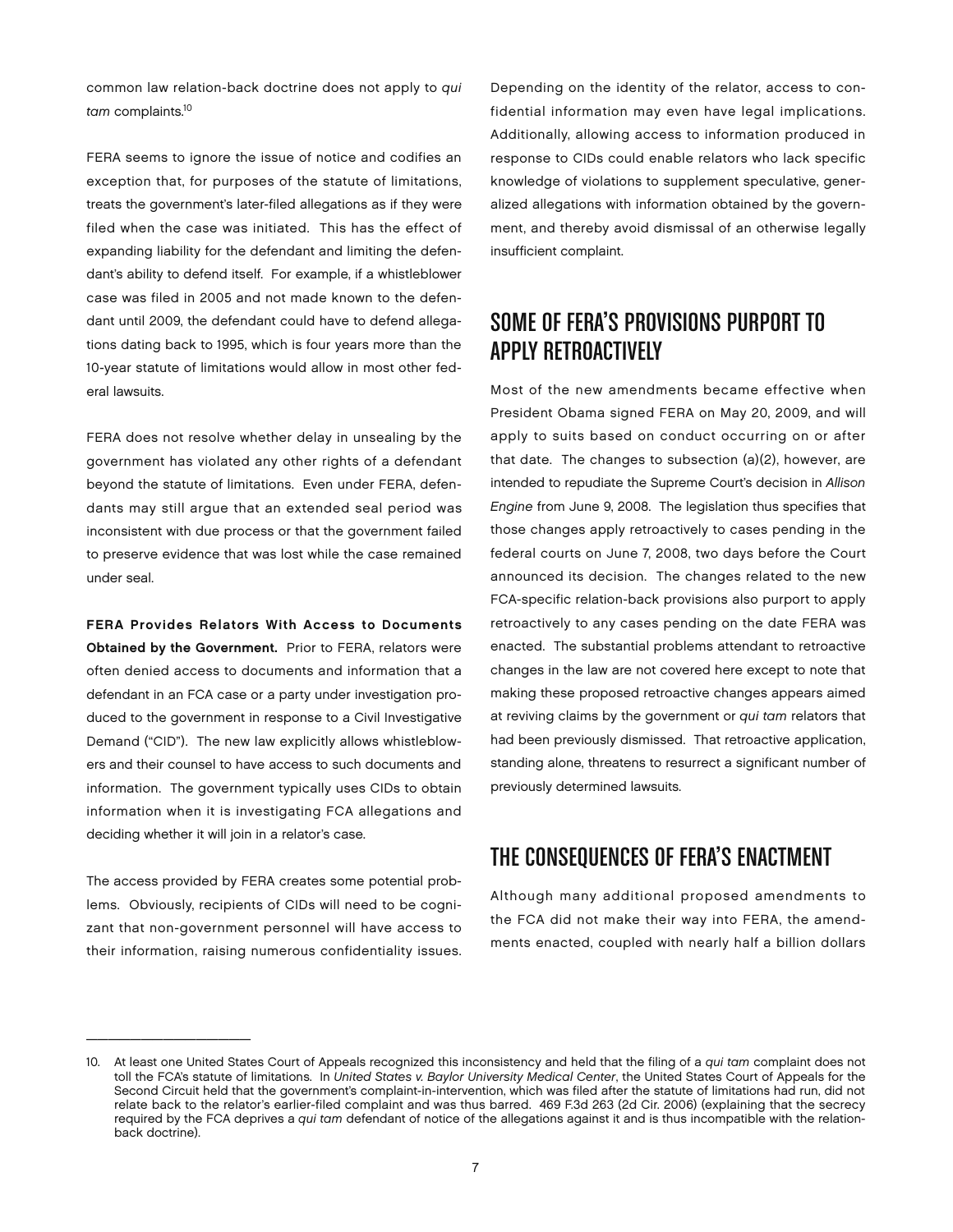appropriated for enforcement, underscore the government's intent to pursue any perceived fraud against the government. This has implications for both the health care industry and the myriad other entities now receiving federal funds, both directly and indirectly.

Nowhere is the government's intent to prioritize enforcement more apparent than in the health care industry. The Obama administration has made health care reform one of its priorities and has made clear that aggressively combating health care fraud is on the agenda. Even before FERA, the health care industry was the focus of more than half of the cases filed under the FCA and was responsible for more than 80 percent of the qui tam recoveries. While FERA's sponsors do not explicitly target health care companies, many of the amended provisions promise to have a disproportionate impact on that industry. In particular, the changes relating to the retention of government overpayments, as well as the application of the FCA's materiality requirement, are especially relevant to the health care industry.

In addition to enacting FERA, the administration recently announced the expansion of its Medicare Fraud Strike Force (the "Strike Force") and the creation of a new Health Care Fraud Prevention and Enforcement Action Team ("HEAT"). Specifically, the Strike Force, which had been active only in Southern California and South Florida, will be introduced in two new cities, Houston and Detroit. HEAT will meet biweekly to coordinate federal and state health care fraud enforcement and prevention efforts, and it will make health care fraud a Cabinet-level priority.

Liability under FERA will not be limited, however, to the health care industry. Indeed, FERA's amendments could have even greater impact on companies that do not deal directly with the government and have not previously considered their exposure to liability from the government. Under the new law, any person or entity that submits a claim to virtually any recipient of federal funds faces potential FCA lawsuits, just as if the claim had been submitted directly to the government. Likewise, anyone who makes a false statement to a recipient of federal money could be liable to the government for treble damages without regard to whether the false statement had any impact on the government fisc. Government funds are allocated to a vast array of public and private entities throughout the United States. Banks, credit unions, insurers, local and state governments, schools, health care providers, universities, law enforcement agencies, airport authorities, and a host of other grant recipients regularly receive payments from the federal government.

As stimulus funds reach more segments of the private sector, the number of transactions and circumstances covered by the FCA will continue to increase. Under FERA, many organizations that receive government funds only indirectly must consider for the first time obligations that previously applied only to those that deal directly with the government. Even organizations that have historically received government funds must now contend with broader applications of the FCA, fewer defenses, and longer limitations periods.

FERA will undoubtedly lead to increased litigation risk and attendant costs. When coupled with the government's investment in enforcement, it makes good business sense to review existing compliance programs as soon as possible.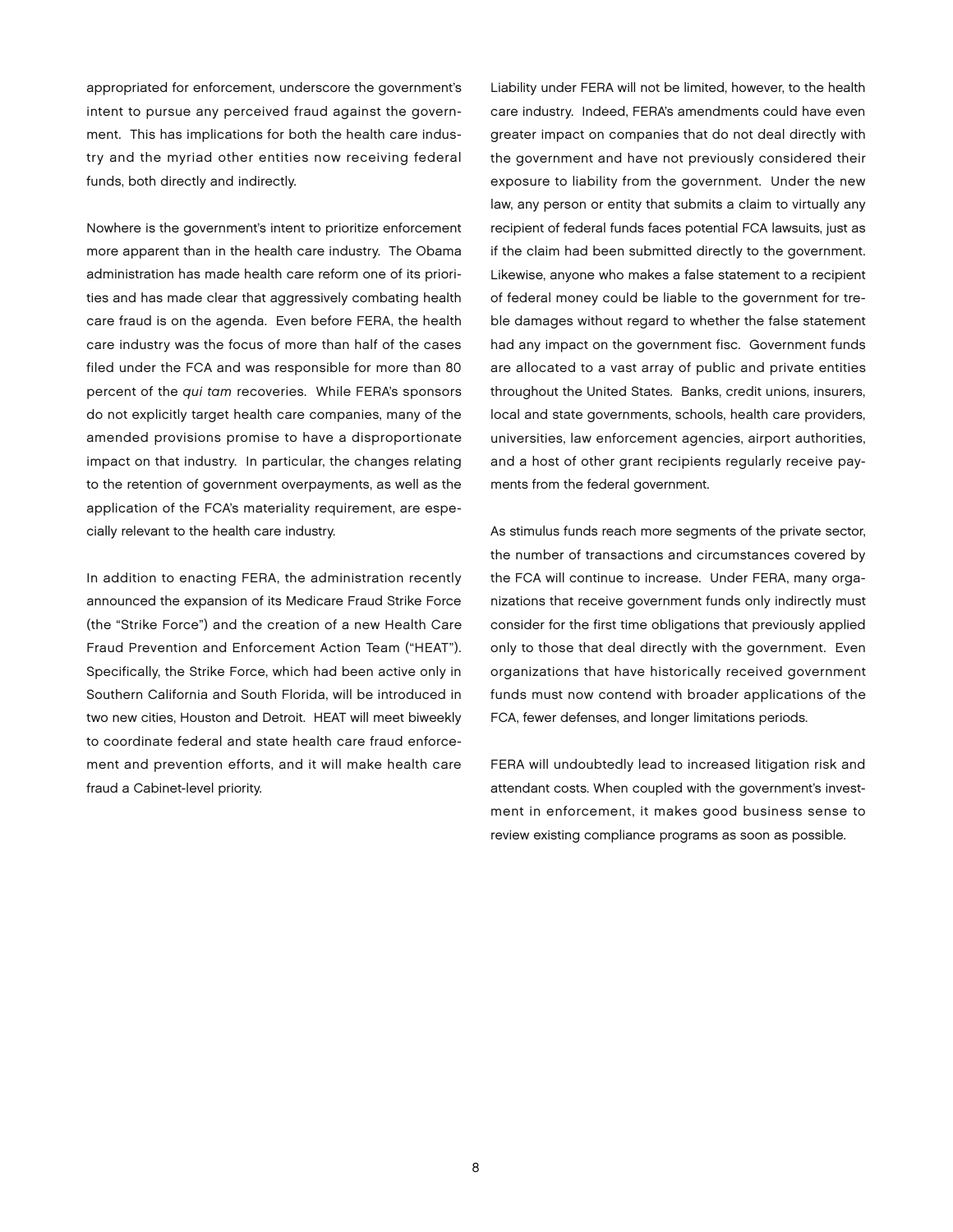## LAWYER CONTACTS

For further information, please contact your principal Firm representative or one of the lawyers listed below. General email messages may be sent using our "Contact Us" form, which can be found at [www.jonesday.com.](http://www.jonesday.com) 

**WASHINGTON** R. Christopher Cook 1.202.879.3734 [christophercook@jonesday.com](mailto:christophercook@jonesday.com)

Nolan S. Young 1.202.879.3728 [nsyoung@jonesday.com](mailto:nsyoung@jonesday.com)

Lee Perla 1.202.879.3939 [lperla@jonesday.com](mailto:lperla@jonesday.com)

**CHICAGO** Heather M. O'Shea 1.312.269.4009 [hoshea@jonesday.com](mailto:hoshea@jonesday.com)

CLEVELAND Stephen G. Sozio 1.216.586.7201 [sgsozio@jonesday.com](mailto:sgsozio@jonesday.com)

DALLAS Frank E. Sheeder III 1.214.969.2900 [fesheeder@jonesday.com](mailto:fesheeder@jonesday.com)

LOS ANGELES Suzanne C. Jones 1.213.243.2431 [scjones@jonesday.com](mailto:scjones@jonesday.com)

SAN FRANCISCO Martha Boersch 1.415.875.5811 [mboersch@jonesday.com](mailto:mboersch@jonesday.com)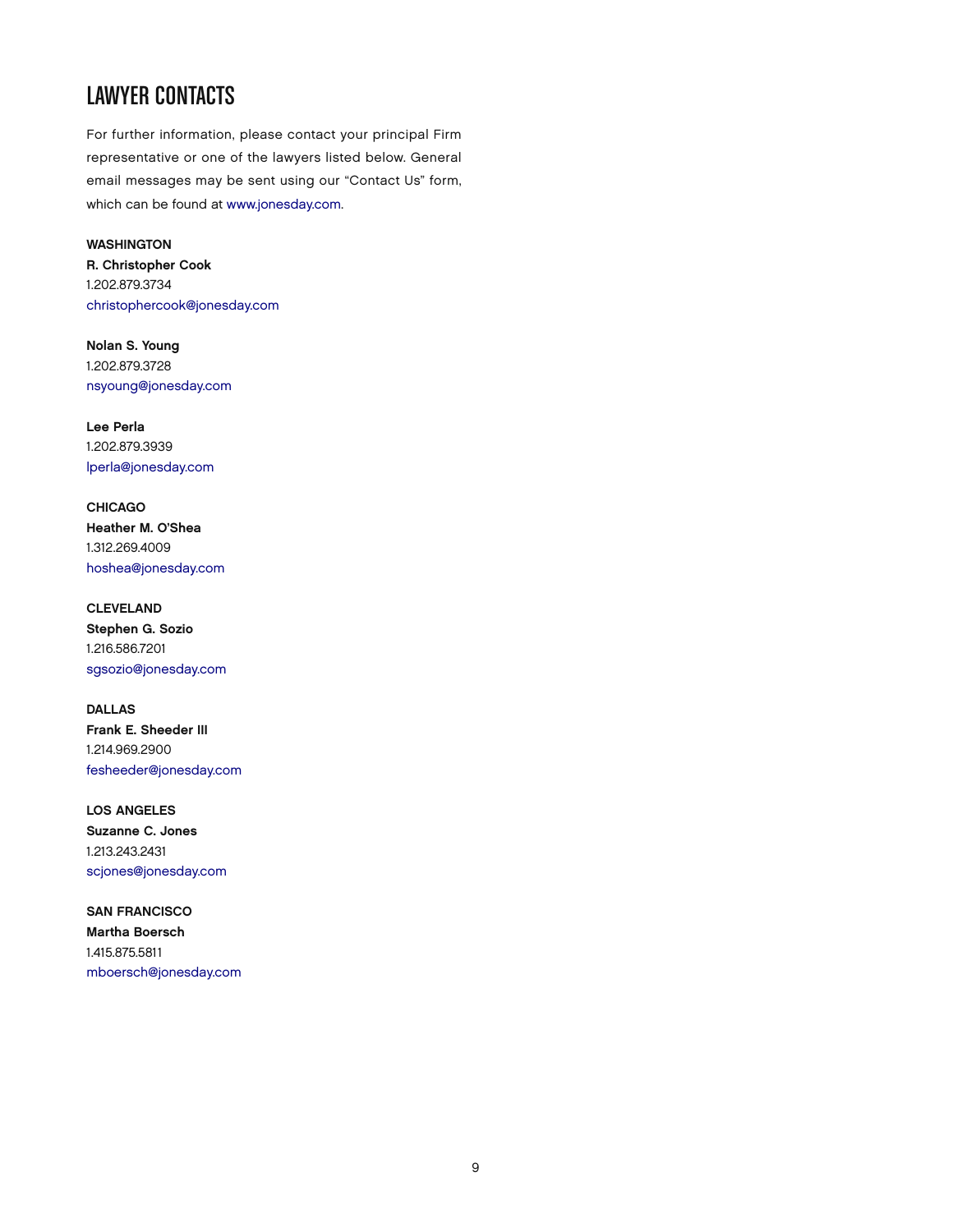#### BLACKLINE COMPARISON OF SIGNIFICANT AMENDMENTS TO THE FALSE CLAIMS ACT

§ 3729. False claims

(a) LIABILITY FOR CERTAIN ACTS.—

(1) IN GENERAL.—Subject to paragraph (2), Aany person who—

(1A) knowingly presents, or causes to be presented, to an officer or employee of the United States Government or a member of the Armed Forces of the United States a false or fraudulent claim for payment or approval;

(2B) knowingly makes, uses, or causes to be made or used, a false record or statement material to get a false or fraudulent claim paid or approved by the Government;

(3C) conspires to defraud the Government by getting a false or fraudulent claim allowed or paidcommit a violation of subparagraph (A), (B), (D), (E), (F), or (G);

(4D) has possession, custody, or control of property or money used, or to be used, by the Government and, intending to defraud the Government or willfully to conceal the property, knowingly delivers, or causes to be delivered, less property than the amount for which the person receives a certificate or receiptthan all of that money or property;

 $(5E)$  is authorized to make or deliver a document certifying receipt of property used, or to be used, by the Government and, intending to defraud the Government, makes or delivers the receipt without completely knowing that the information on the receipt is true;

(6F) knowingly buys, or receives as a pledge of an obligation or debt, public property from an officer or employee of the Government, or a member of the Armed Forces, who lawfully may not sell or pledge the property; or

(7G) knowingly makes, uses, or causes to be made or used, a false record or statement material to conceal, avoid, or decrease an obligation to pay or transmit money or property to the Government, or knowingly conceals or knowingly and improperly avoids or decreases an obligation to pay or transmit money or property to the Government,

is liable to the United States Government for a civil penalty of not less than \$5,000 and not more than \$10,000, as adjusted by the Federal Civil Penalties Inflation Adjustment Act of 1990

(28 U.S.C. 2461 note; Public Law 104-410), plus 3 times the amount of damages which the Government sustains because of the act of that person, except that if.

#### (2) REDUCED DAMAGES.—If the court finds that—

(A) the person committing the violation of this subsection furnished officials of the United States responsible for investigating false claims violations with all information known to such person about the violation within 30 days after the date on which the defendant first obtained the information;

(B) such person fully cooperated with any Government investigation of such violation; and

(C) at the time such person furnished the United States with the information about the violation, no criminal prosecution, civil action, or administrative action had commenced under this title with respect to such violation, and the person did not have actual knowledge of the existence of an investigation into such violation, the court may assess not less than 2 times the amount of damages which the Government sustains because of the act of thethat person.

(3) COSTS OF CIVIL ACTIONS.—A person violating this subsection shall also be liable to the United States Government for the costs of a civil action brought to recover any such penalty or damages.

(b) K N O W I N G A N D K N O W I N G L Y DEFINEDDEFINITIONS.—For purposes of this section,

(1) the terms "knowing" and "knowingly" $=$ 

(A) mean that a person, with respect to information—

(1i) has actual knowledge of the information;

(2ii) acts in deliberate ignorance of the truth or falsity of the information; or

(3iii) acts in reckless disregard of the truth or falsity of the information: and

(B) require no proof of specific intent to defraud-is required.;

(c) CLAIM DEFINED.—For purposes of this section,(2) the term "claim" includes-

(A) means any request or demand, whether under a contract or otherwise, for money or property which and whether or not the United States has title to the money or property, that—

(i) is presented to an officer, employee, or agent of the United States; or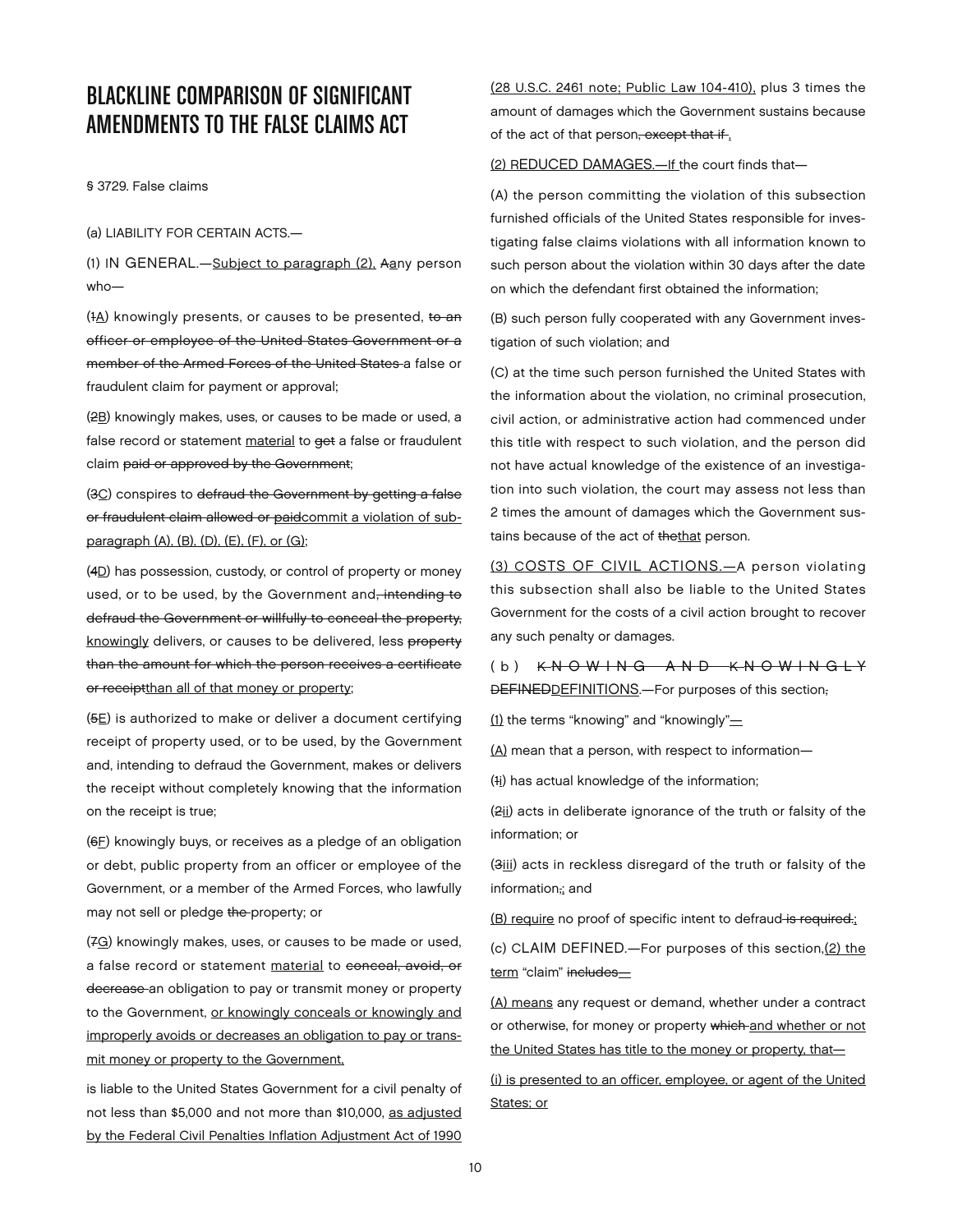(ii) is made to a contractor, grantee, or other recipient, if the money or property is to be spent or used on the

Government's behalf or to advance a Government program or interest, and if the United States Government  $=$ 

(I) provides or has provided any portion of the money or property which is requested or demanded, or if the **Government** 

(II) will reimburse such contractor, grantee, or other recipient for any portion of the money or property which is requested or demanded; and

(B) does not include requests or demands for money or property that the Government has paid to an individual as compensation for Federal employment or as an income subsidy with no restrictions on that individual's use of the money or property;

(3) the term "obligation" means an established duty, whether or not fixed, arising from an express or implied contractual, grantor-grantee, or licensor-licensee relationship, from a fee-based or similar relationship, from statute or regulation, or from the retention of any overpayment; and (4) the term "material" means having a natural tendency to influence, or be capable of influencing, the payment or receipt of money or property.

(dc) EXEMPTION FROM DISCLOSURE.—Any information furnished pursuant to subparagraphs (A) through (C) of subsection (a)(2) shall be exempt from disclosure under section 552 of title 5.

(ed) EXCLUSION.—This section does not apply to claims, records, or statements made under the Internal Revenue Code of 1986.

#### (h) Any employee whoRELIEF FROM RETALIATORY ACTIONS.—

(1) IN GENERAL.—Any employee, contractor, or agent shall be entitled to all relief necessary to make that employee, contractor, or agent whole, if that employee, contractor, or agent is discharged, demoted, suspended, threatened, harassed, or in any other manner discriminated against in the terms and conditions of employment by his or her employer because of lawful acts done by the employee, contractor, or agent on behalf of the employee or, contractor, or agent or associated others in furtherance of an action under this section, including investigation for, initiation of, testimony for, or

assistance in an action filed or to be filed under this section, shall be entitled to all relief necessary to make the employee whole. Such reliefother efforts to stop 1 or more violations of this subchapter.

(2) RELIEF.—Relief under paragraph (1) shall include reinstatement with the same seniority status suchthat employee, contractor, or agent would have had but for the discrimination, 2 times the amount of back pay, interest on the back pay, and compensation for any special damages sustained as a result of the discrimination, including litigation costs and reasonable attorneys' fees. An employee may bring an action under this subsection may be brought in the appropriate district court of the United States for the relief provided in this subsection.

#### § 3731. False claims procedure

(a) A subpena [sic] requiring the attendance of a witness at a trial or hearing conducted under section 3730 of this title may be served at any place in the United States.

(b) A civil action under section 3730 may not be brought—

(1) more than 6 years after the date on which the violation of section 3729 is committed, or

(2) more than 3 years after the date when facts material to the right of action are known or reasonably should have been known by the official of the United States charged with responsibility to act in the circumstances, but in no event more than 10 years after the date on which the violation is committed, whichever occurs last.

(c) If the Government elects to intervene and proceed with an action brought under 3730(b), the Government may file its own complaint or amend the complaint of a person who has brought an action under section 3730(b) to clarify or add detail to the claims in which the Government is intervening and to add any additional claims with respect to which the Government contends it is entitled to relief. For statute of limitations purposes, any such Government pleading shall relate back to the filing date of the complaint of the person who originally brought the action, to the extent that the claim of the Government arises out of the conduct, transactions, or occurrences set forth, or attempted to be set forth, in the prior complaint of that person.

(c)(d) In any action brought under section 3730, the United States shall be required to prove all essential elements of the